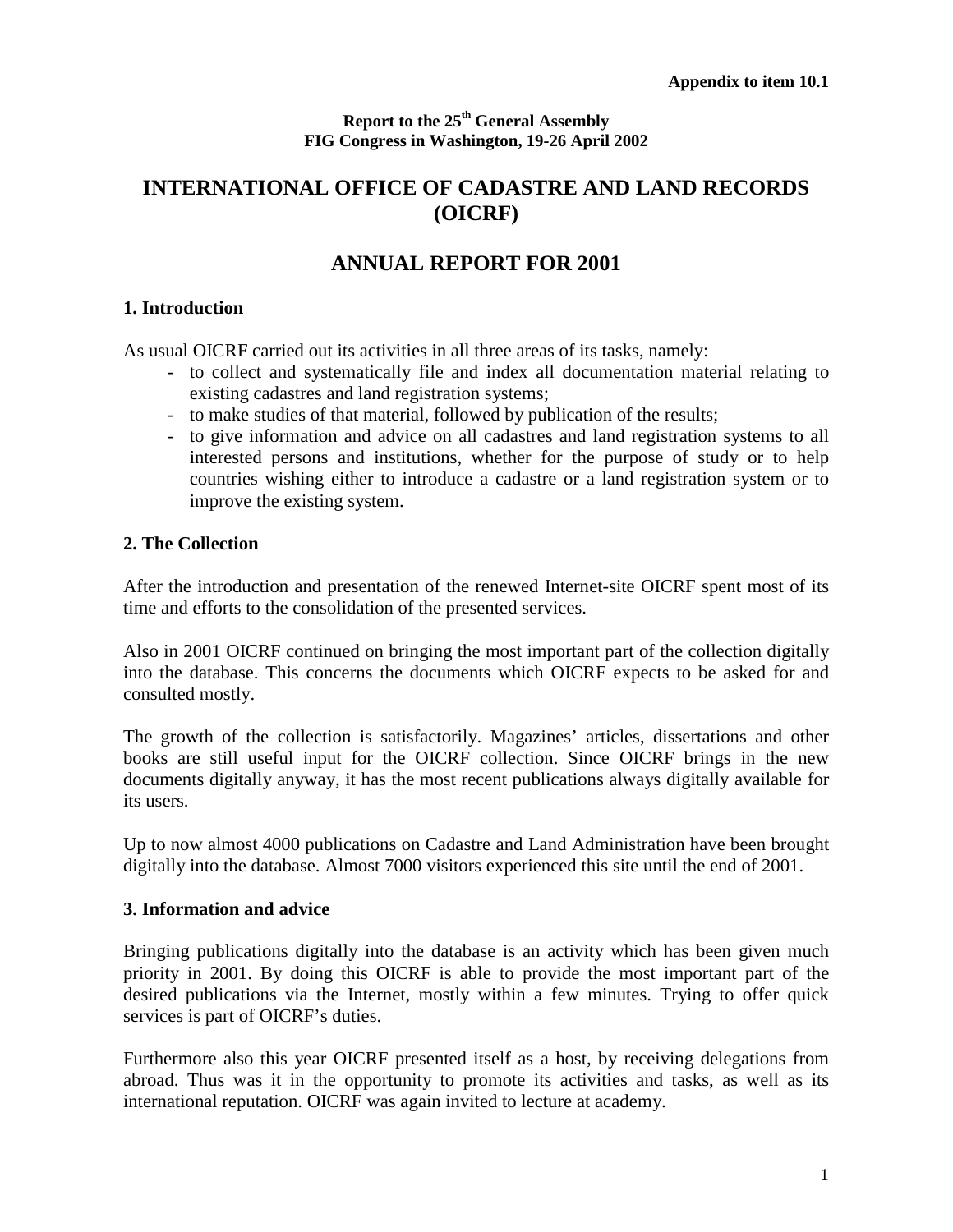#### **4. Comparative studies**

Last year OICRF published several (comparative) studies:

- The Netherlands Cadastre and the Internet, series on Cadastres in the  $21<sup>st</sup>$  Century (1), P. van der Molen, GIM International, January 2001
- Final Report Workshop Capacity Building in land Administration for Developing Countries, R. Groot and P. van der Molen, ITC, Enschede (NL), March 2001
- Cadastres Revisited: the promised land of Land Administration, Paul van der Molen, ITC, Enschede (NL), April 2001
- Performance Analyses of Cadastral Systems, A case Study of the Process of Parcel Subdivision in Zimbabwe, Dorman Chimhamhiwa and Christiaan Lemmen, GIM International, May 2001
- Data communication: a lifeline between land administration and society, Paul van der Molen, FIG, Seoul (South Korea), May 2001
- Some Considerations on Benchmarking Cadastral Systems and the role of 'Cost recovery', Paul van der Molen FIG/UN (WPLA), Gävle (Sweden), June 2001
- A new Vision for Building Capacity, Capacity Building in Land Administration for Developing Countries, Richard Groot and Paul van der Molen, GIM International, July 2001
- Editorial 'Cadastral Systems', Computers, Environment and Urban Systems, C. Lemmen and P. van Oosterom, August 2001
- Spatial Data Management on a very large cadastral database, Computers, Environment and Urban Systems, Theme Issue 'Cadastral Systems', C. Lemmen and P. van Oosterom, August 2001
- Vermessungs- und Katasterverwaltungen in den Benelux Staaten, Paul van der Molen, Intergeo, Köln (Germany), September 2001
- The Importance of the Institutional Context for Sound Cadastral Information Management for sustainable Land Policy, Paul van der Molen, UN/FIG, Nairobi (Kenya), October 2001
- Institutional Aspects of 3D Cadastre, Paul van der Molen, Delft University of Technology (NL), November 2001
- Cost Recovery for Land Administration, Paul van der Molen, Survey Review, November 2001